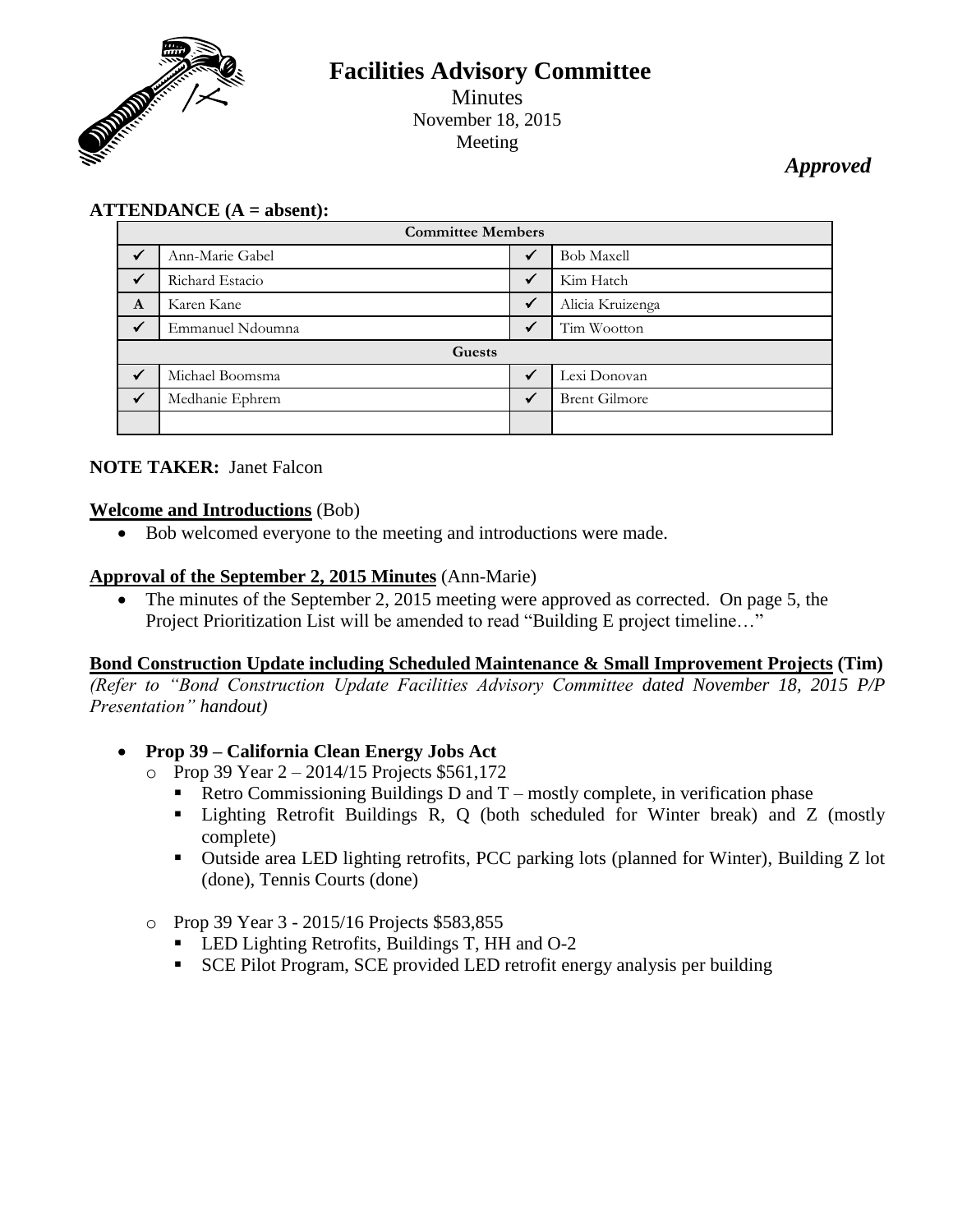#### **Bond Construction Update (continued)**

#### o **Scheduled Maintenance Projects**

- o Fiscal Year 2014/15 \$2,628,690 (State Funds Only)
	- Roofing contract awarded to Tecta America
		- Complete roof replacement Building K Complete
		- $\Box$  Complete roof replacement Building G Complete
		- $\Box$  Complete roof replacement Building Z Underway; 95% complete
		- □ Complete roof replacement Building O-1– Complete
		- Complete roof replacement Building  $O-2$  beginning stages start  $11/23/15$
	- Paint exterior of Buildings LL  $&$  HH Complete
- o Fiscal Year 2015/16 \$1,322,393 (State Funds Only)
	- **PCC Southwest Campus Water Conservation Landscape Project (PCH & Orange)**
	- **PCC North Campus Water Conservation Landscape Project (Walnut & 20<sup>th</sup> St.)**
	- LAC Building Z, O-1, O-2 Reclaimed Water Connection Project
	- LAC Central Plant Chilled Water Loop Conditioning Project
- o Fiscal Year 2015/17 \$2,313,000 (One Time Mandated Cost)

Targeted projects include:

- Complete roof replacement Buildings JJ, HH, H, J
- Tile roof replacement Building K
- Interior door replacement Building D
- Paint exterior of O-1, O-2,  $&$  High Voltage House
- Building Z HVAC replacement

Building D is being considered to have new interior doors that lock from the inside. Building C and GG have doors that lock from the inside. We are adding this to our district standards for all future projects. We will evaluate existing doors to see if upgrades are available.

## **Campus Improvement Projects**

- o Facilities Advisory Committee approved on 9/2/15
	- Building  $Q$  Paint Interior Hallways (\$16,000)
	- Building  $R$  Paint Interior Hallways (\$24,365)
	- Building  $O-2$  Replace Carpet in all Hallways (\$47,347)
	- $\blacksquare$  LAC CDC Remove Old Fence and Replace (\$9,157)

o Facilities Advisory Committee New Requests 11/18/15

- Building T Install Handrails around Viking Express (\$15,324)
- LAC trash compactor Install Sliding Gate for Safety (\$2,438)
- Building  $O-2$  Replace 5 classroom Wall Talkers (\$22,000)
- Building D Install Reverse Osmosis Water Treatment System (\$18,000)
- Building S (Stadium) Replace Press Box Windows (\$30,000)
- Building L HVAC modifications for Media Services (\$9,700)

The Campus Improvement Project list was accepted and approved including new items listed above.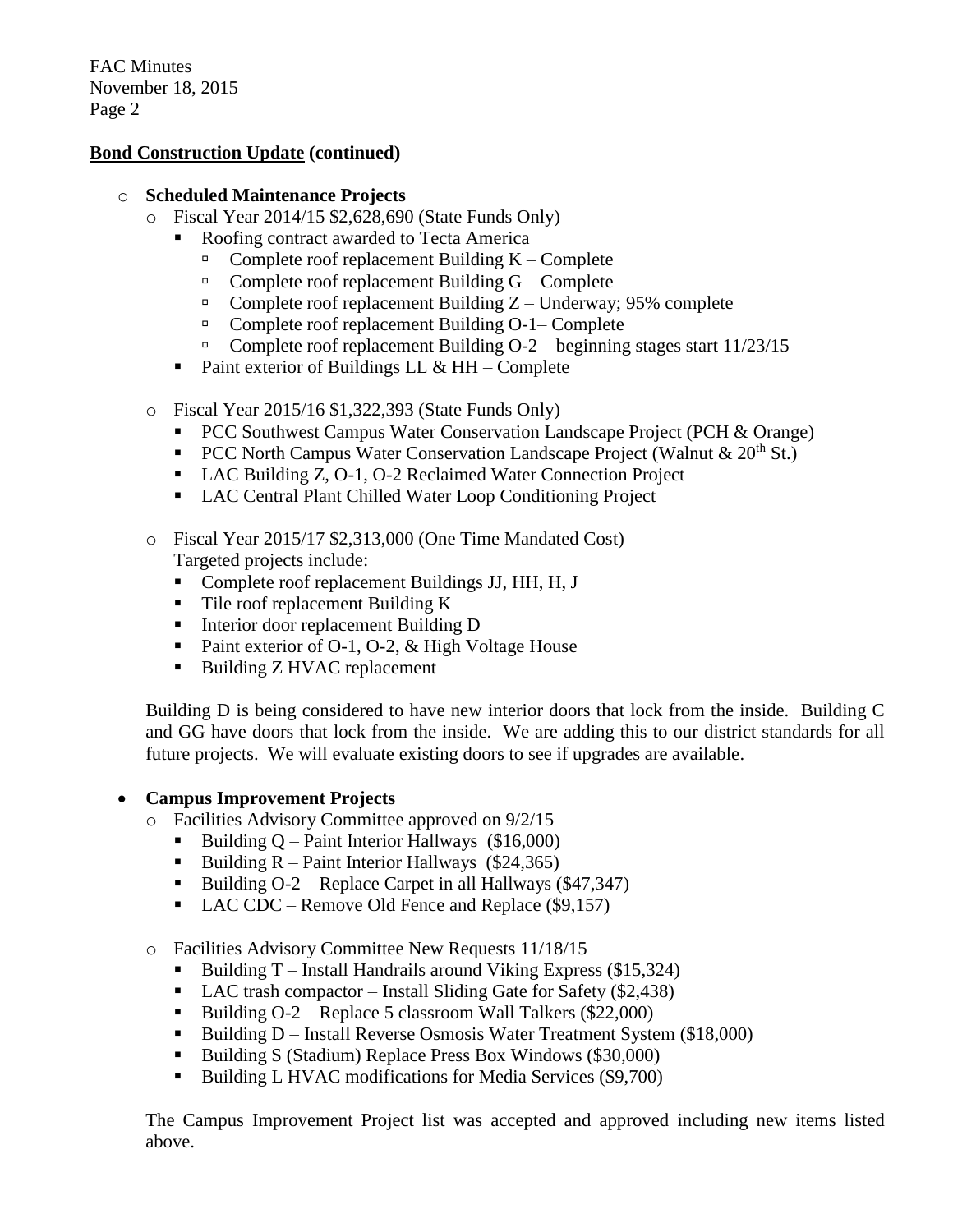#### **Bond Construction Update (continued)**

#### **Current Construction Projects**

- o **LAC Building C – Nursing Program**
	- BCA Architects Construct One Construction Contractor
	- Complete renovation of 31,567 GSF Nursing Building C
	- 10 classrooms, 6 simulation labs, 12 Faculty offices and computer labs
	- **Project is substantially complete as of November 4, 2015**
	- Move in scheduled for Winter 2015, classes beginning Spring 2016

#### o **PCC Building GG – Student Services Center**

- RNT Architects Balfour Beatty, Construction Contractor
- New 38,855 GSF Student Services Building with 2 additional classrooms
- **Project is substantially complete as of August 2015**
- Audio Visual equipment and furniture are being installed in November/December 2015. Opening in January 2016

## **Upcoming Construction Projects**

- o **PCC Buildings QQ & RR – Electrical Program**
	- $\blacksquare$  HPI Architects Public bid opening scheduled for January 2016
	- New 24,000 GSF Building will be built for Electrical labs, classrooms, offices and Lifetime Learning Center
	- 6,000 GSF Building RR to be renovated for the Electrical program's robotics labs
	- **DSA approved plans October 2015, estimated construction start Spring 2016**

#### o **LAC Building D – Science Labs**

- $\blacksquare$  MSP Architects public bid to determine contractor
- Renovate 16,000 square feet of 1<sup>st</sup>  $\&$  parts of 2<sup>nd</sup> floor for new Science Labs
- Physiology, Diagnostic Medical Imaging and Allied Health
- Design documents underway, construction to start Summer 2016

#### o **LAC Building J – Auditorium**

- SVA Architects public bid to determine contractor
- User group meetings are ongoing
- Structural, ADA, mechanical systems and program enhancements
- **Submit design documents to DSA for review April 2016**
- Scheduled to start construction Spring 2017 and complete Fall 2018

#### o **LAC Building P – English Studies**

- Steinberg Architects public bid to determine contractor
- $\blacksquare$  Occupants will be moved to swing space in Buildings M & N
- **Project will address ADA, classrooms, offices and mechanical systems**
- **Submit design documents to DSA for review December 2015**
- Estimated construction start Fall 2016, completion Spring 2018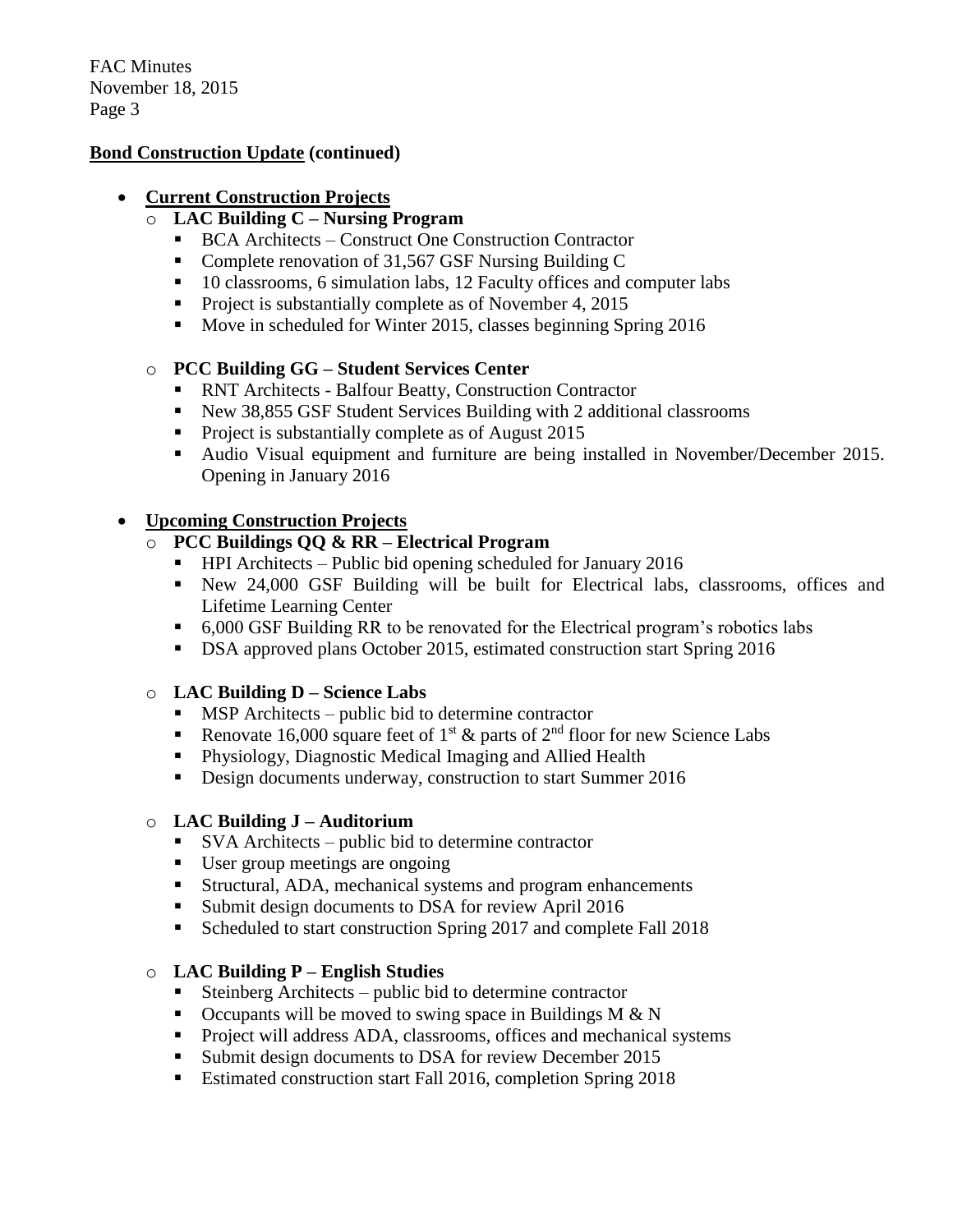#### **Bond Construction Update (continued)**

**Upcoming Construction Projects (continued)**

#### o **District Wide Security Monitoring System**

- P2S Engineering is designing the system
- Design documents are expected in Winter 2016, public bid to follow
- Initial plan covers all exterior, building entrances and outdoor restrooms entrances

#### o **LAC Building E – Student Center**

- Design awarded to TBP Architects public bid to determine contractor
- Renovate 50,276 GSF building, originally built in 1968
- Project will address ADA, Food Services, ASB, mechanical  $&$  electrical systems
- Started the design process and meeting with the user groups Fall 2015
- Estimated construction start Spring 2018, completion Summer 2019

#### **Completed Construction Projects**

- o **LAC Storm Water Runoff Compliance – Central Quad**
	- Lynn Capuoya Architects Pima Corporation, Construction Contractor
	- Substantial completion awarded May 2015
	- Courtyard and walkways currently open to the public
	- Contractor terminated due to construction license suspension June 2015
	- Punch list is complete, 30 days left on 90 day maintenance period

## o **PCC Buildings QQ, OO & PP Demo – Measure E 2008**

- Demolition of Buildings QQ, QQ, & PP was bid as separate project
- New Building OO will sit on the old site of OO,PP and OO

## o **PCC Building JJ – Alternate Transportation Retrofit**

- Additional retrofit work that required DSA approval
- Dynamometer relocation and installation
- 2 new auto lifts, Carbon Dioxide & Methane detectors
- Project is complete as of October 2015

Alicia asked about swing space and what the process is. Ann-Marie and Michael responded they meet with the Deans and user groups regarding swing space. It is an important part of the process for construction and they treat it as such.

Building D will be bid out for construction during the day with an alternate bid if construction was done during the night. BMT will be contacting the City of Long Beach to see about any limitations there may be for construction during the night.